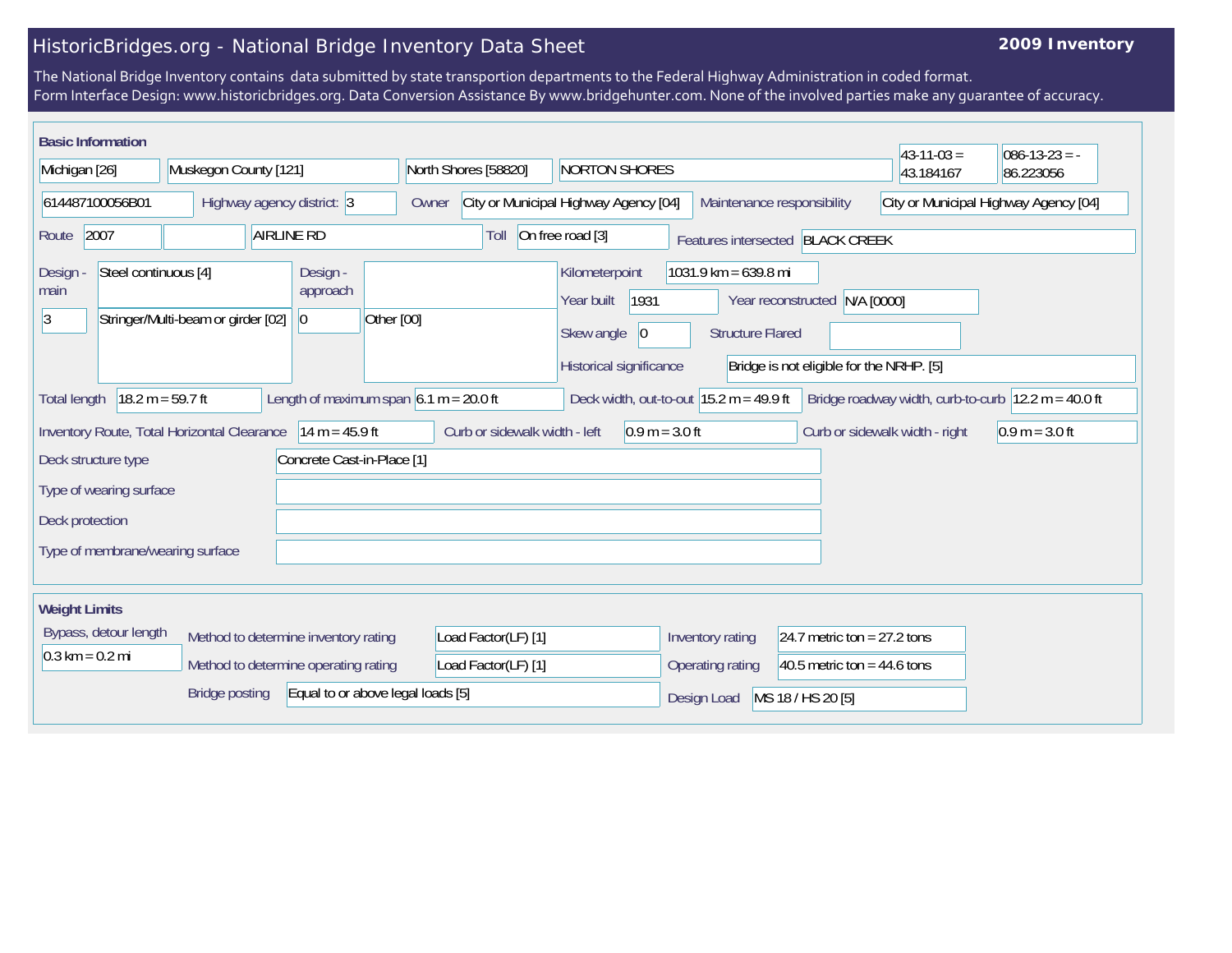| <b>Functional Details</b>                                                                                                             |                                                                                         |                                             |                                                       |                    |  |  |  |  |
|---------------------------------------------------------------------------------------------------------------------------------------|-----------------------------------------------------------------------------------------|---------------------------------------------|-------------------------------------------------------|--------------------|--|--|--|--|
| 6280<br>Average daily truck traffi 0<br>Average Daily Traffic                                                                         | Year   1994<br>%                                                                        | Future average daily traffic                | 2015<br>10550<br>Year                                 |                    |  |  |  |  |
| Road classification<br>Collector (Urban) [17]                                                                                         | Lanes on structure 2                                                                    |                                             | Approach roadway width                                | $12.2 m = 40.0 ft$ |  |  |  |  |
| Type of service on bridge Highway [1]                                                                                                 | Direction of traffic 2 - way traffic [2]                                                |                                             | Bridge median                                         |                    |  |  |  |  |
| No parallel structure exists. [N]<br>Parallel structure designation                                                                   |                                                                                         |                                             |                                                       |                    |  |  |  |  |
| Type of service under bridge<br>Waterway [5]                                                                                          | Lanes under structure<br>$ 0\rangle$                                                    | Navigation control                          |                                                       |                    |  |  |  |  |
| Navigation vertical clearanc<br>$0 = N/A$                                                                                             |                                                                                         | Navigation horizontal clearance $ 0 = N/A $ |                                                       |                    |  |  |  |  |
| Minimum navigation vertical clearance, vertical lift bridge<br>Minimum vertical clearance over bridge roadway<br>$99.99 m = 328.1 ft$ |                                                                                         |                                             |                                                       |                    |  |  |  |  |
| Minimum lateral underclearance reference feature Feature not a highway or railroad [N]                                                |                                                                                         |                                             |                                                       |                    |  |  |  |  |
| Minimum lateral underclearance on left $0 = N/A$<br>Minimum lateral underclearance on right 99.9 = Unlimited                          |                                                                                         |                                             |                                                       |                    |  |  |  |  |
| Minimum Vertical Underclearance $ 0 = N/A $                                                                                           | Minimum vertical underclearance reference feature Feature not a highway or railroad [N] |                                             |                                                       |                    |  |  |  |  |
| Appraisal ratings - underclearances N/A [N]                                                                                           |                                                                                         |                                             |                                                       |                    |  |  |  |  |
|                                                                                                                                       |                                                                                         |                                             |                                                       |                    |  |  |  |  |
| <b>Repair and Replacement Plans</b>                                                                                                   |                                                                                         |                                             |                                                       |                    |  |  |  |  |
| Type of work to be performed                                                                                                          | Work done by                                                                            |                                             |                                                       |                    |  |  |  |  |
|                                                                                                                                       | Bridge improvement cost                                                                 | Roadway improvement cost                    |                                                       |                    |  |  |  |  |
|                                                                                                                                       | Length of structure improvement                                                         |                                             | Total project cost                                    |                    |  |  |  |  |
|                                                                                                                                       | Year of improvement cost estimate                                                       |                                             |                                                       |                    |  |  |  |  |
|                                                                                                                                       | Border bridge - state                                                                   |                                             | Border bridge - percent responsibility of other state |                    |  |  |  |  |
|                                                                                                                                       | Border bridge - structure number                                                        |                                             |                                                       |                    |  |  |  |  |